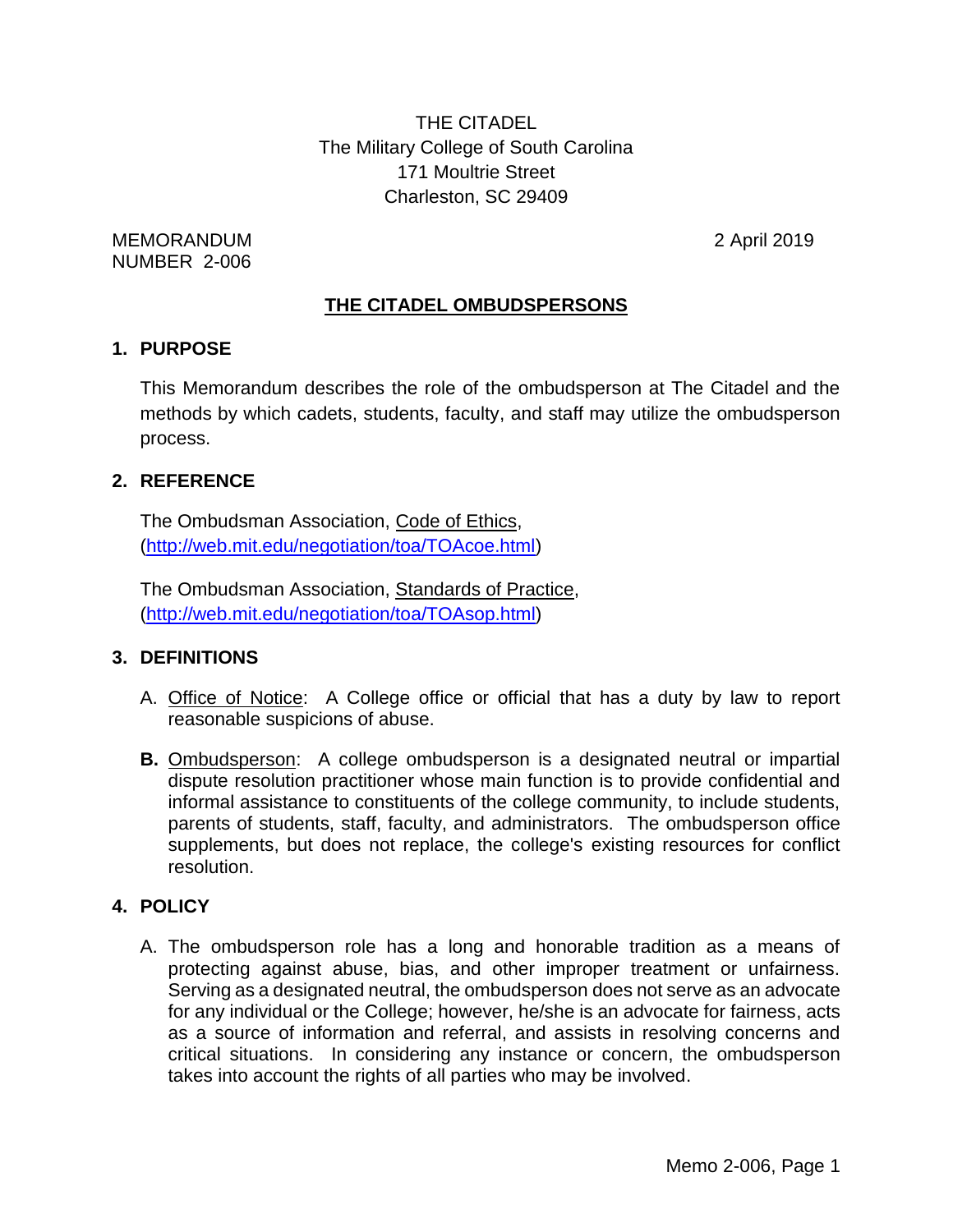- B. Organizational ombudspersons help organizations work for change. An organizational ombudsperson is a designated neutral to whom all members of The Citadel community may turn for information, education, and consultation.
- C. Appointment.

An ombudspersons' initial appointment is for ten (10) years. After ten years, the ombudsperson may be re-appointed by the President, on the recommendation of the Provost, on a year to year basis.

- D. Objectives.
	- 1. The ombudsperson will attempt to:
		- a. Foster values and decent behavior—fairness, equity, justice, equality of opportunity, and respect;
		- b. Serve as a neutral and confidential source of informal resolution to receive complaints, answer inquiries, and informally address a wide range of harassment behaviors;
		- c. Settle grievances;
		- d. Be an agent for reconciliation;
		- e. Act as an informal third party to resolve differences; and
		- f. Be one who can follow-up and seek closure to each inquiry in a timely manner, in accordance with the desires and cooperation of the parties.
	- 2. The ombudsperson cannot:
		- a. Make decisions or enact policy;
		- b. Take disciplinary actions nor administer punishment, penalties, or sanctions; and
		- c. Force parties to resolve their differences or change behavior.
- E. Purpose.
	- 1. Informal resource. The Ombudsperson offers an alternative opportunity to resolve complaints, concerns or problems in a timely and private manner. Users of the office are provided a confidential place to explore options to make informed decisions. The Ombudsperson does not replace or substitute formal grievance, investigative or appeal processes made available by the college.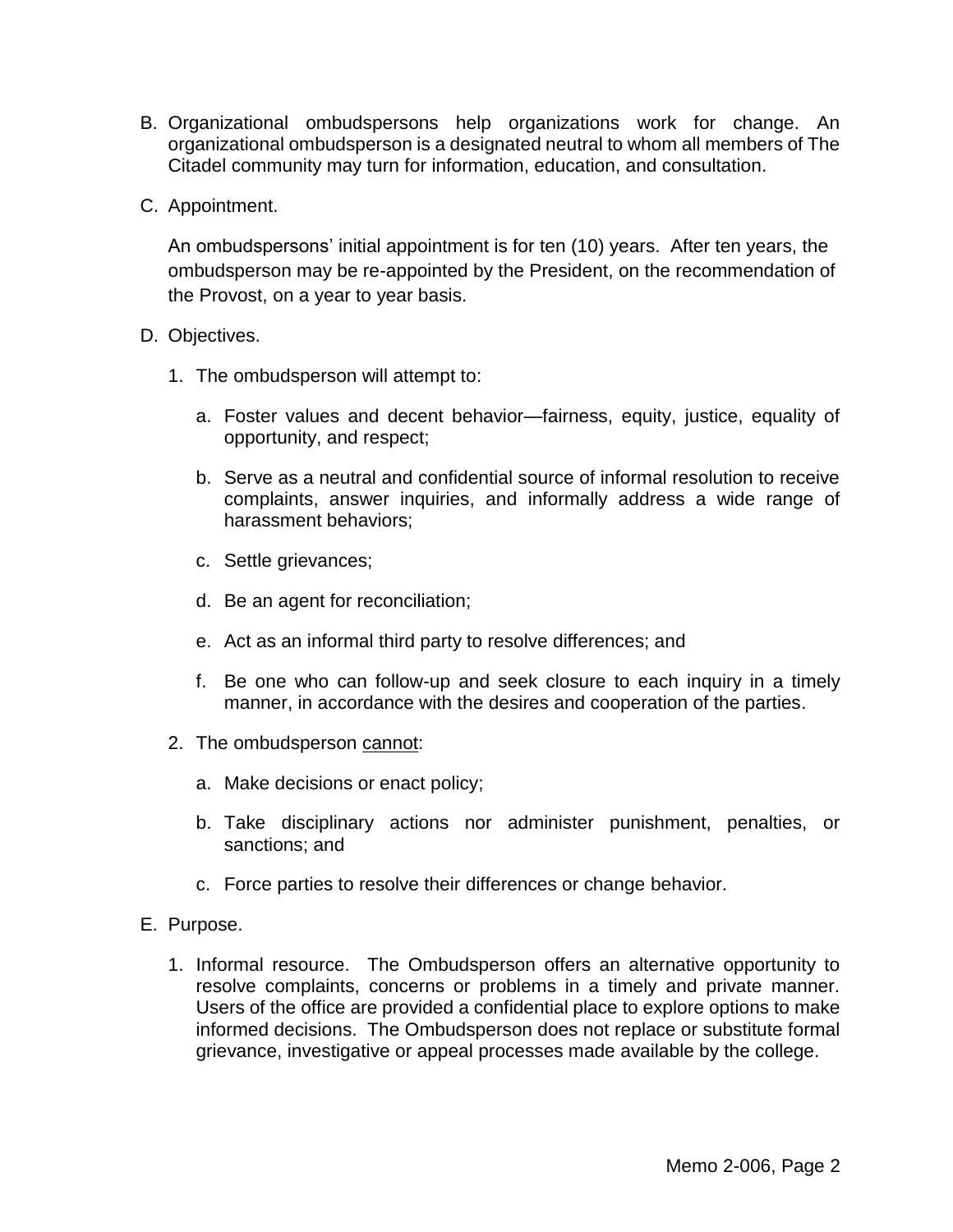- 2. Independence. The Ombudsperson is an independent resource of the college. The Ombudsperson reports directly to the President, therefore, the Ombudsperson has access to all decision makers. The ombudsperson serves under Chief Compliance Officer for administrative and budgetary purposes only. The Ombudsperson's role and function is defined by the International Ombudsman Association (IOA) Standards of Practice and Code of Ethics.
- 3. Impartiality. The Ombudsperson is neutral and does not represent the college or individual in matters brought to its attention. The Ombudsperson advocates for fairness and equity. When given permission, the Ombudsperson may assist in finding an informal resolution through mediation, shuttle diplomacy or by other means.
- 4. Confidentiality.
	- a. The ombudsperson is an independent entity within the organization to which faculty, staff, students, and parents of students may turn to discuss concerns on a strictly confidential basis. Visitors to the office can expect that what they say will be kept in confidence. The Ombudsperson will not disclose any information without a visitor's expressed permission. All communications with the ombudsperson are absolutely confidential except in cases where there is threat of serious harm and/or violations of federal or state criminal law.
	- b. Another source for confidential reporting is the Fraud, Waste, & Abuse and Compliance hotline: 855-280-8357 (toll free) or [www.citadel.ethicspoint.com.](http://www.citadel.ethicspoint.com/)
- 5. Notice.
	- a. The Ombudsperson does not serve as an office of notice or record for anything other than the Clery Act. Pursuant to the Clery Act, the Office of the Ombudsperson will report only statistical information to the Department of Public Safety. The office does not conduct formal investigations nor does it maintain or keep records. If the Ombudsperson deems it proper, he or she will refer visitors to the office most appropriate to his/her concern or complaint.
	- b. Providing information to the Office of the Ombudsperson does not suffice to put the College on official notice for a violation of law or policy. If the visitor wants to put the college on official notice for a policy or law violation, complaint or concern, he or she must contact his/her supervisor, manager or designated office of record for the college. In addition, the visitor is responsible for adhering to timelines or deadlines as stated per policy when filing formal grievances or appealing decisions.
	- c. The Office of the Ombudsperson will strongly assert any and all applicable privileges to resist participation in formal or legal proceedings. Use of the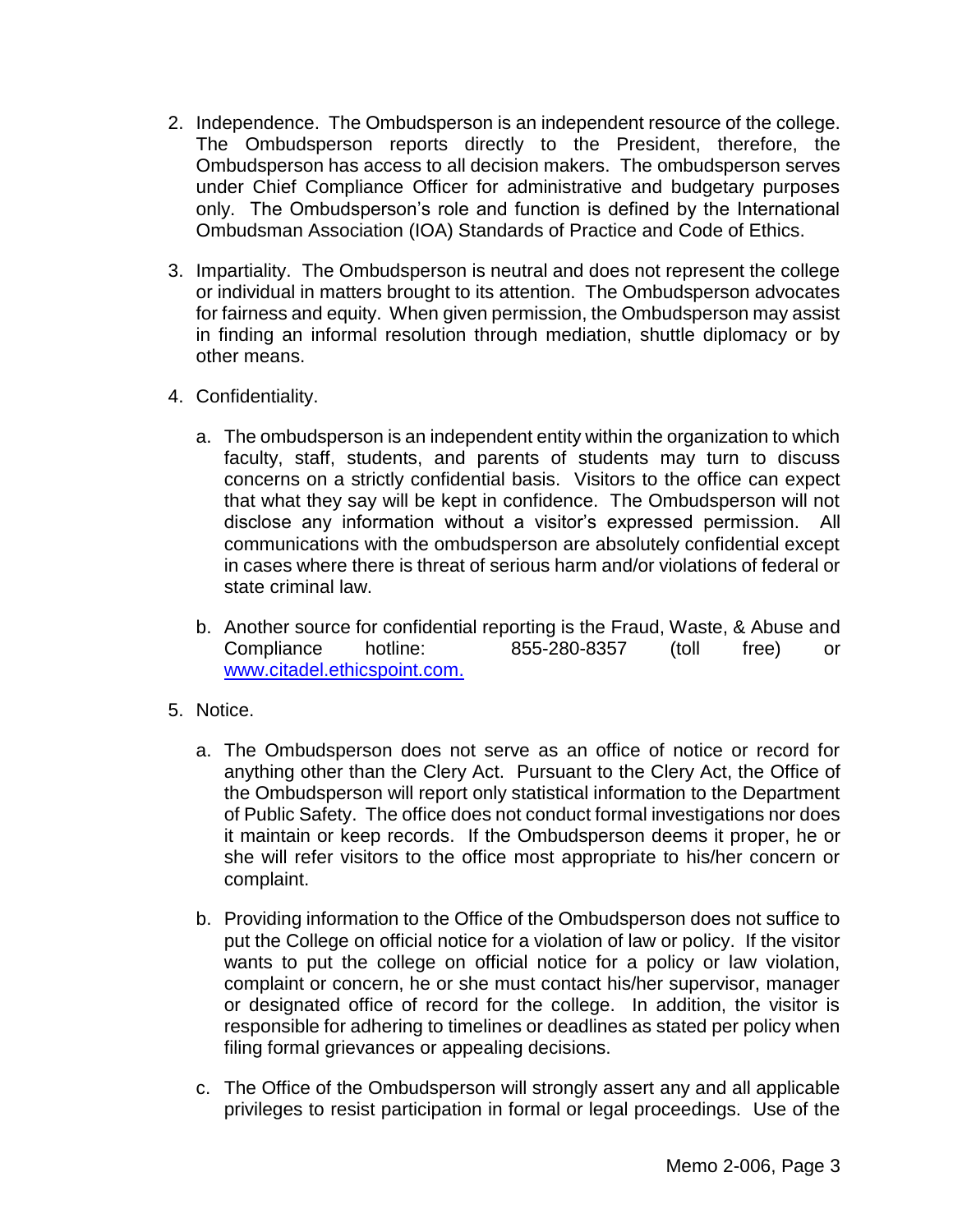office is voluntary. The Office of the Ombudsperson accepts matters with the understanding that the user of the office will not depose or subpoena the ombudsperson.

- F. Structure.
	- 1. The ombudsperson reports only to The President of The Citadel and does not operate within ordinary line and staff structures.
	- 2. The Ombudspersons receive coaching, mentoring, general staff supervision and administrative support from the Office of Institutional Compliance.
- G. Procedures.
	- 1. Inquirers may contact any ombudsperson via the contact information at **Annex** [A.](#page-6-0)
	- 2. Inquirers may have an advisor or support person present at any time.
	- 3. No action will be taken without the inquirer's explicit consent.
	- 4. Information provided by inquirers will be kept confidential (see exceptions in paragraph 4, sub-paragraph E4).
	- 5. Inquirers will have an opportunity to formally evaluate the ombudsperson and the ombudsperson system to provide continuous feedback and improvement.
	- 6. Reprisals, retribution, or retaliation against inquirers for speaking with the ombudsperson are strictly prohibited. This type of behavior and treatment against inquirers stifles effective communication, and may be illegal.
	- 7. The ombudsperson does not replace existing college governance policies or its established internal appeals procedures.
- H. Additional Resources.

In the event that an inquirer does not choose to utilize the ombudsperson services, other options include:

- 1. The direct approach (one-on-one communication);
- 2. Work the issue in the chain-of-command (student, cadet, faculty, or staff);
- 3. Cadet Human Affairs Teams (HATs), Teach, Advise, Coach (TAC) officers, religious officers, Commandant's Office staff;
- 4. The Citadel Chaplain and Religious Activities ministers and leaders;
- 5. The Citadel Counseling Center;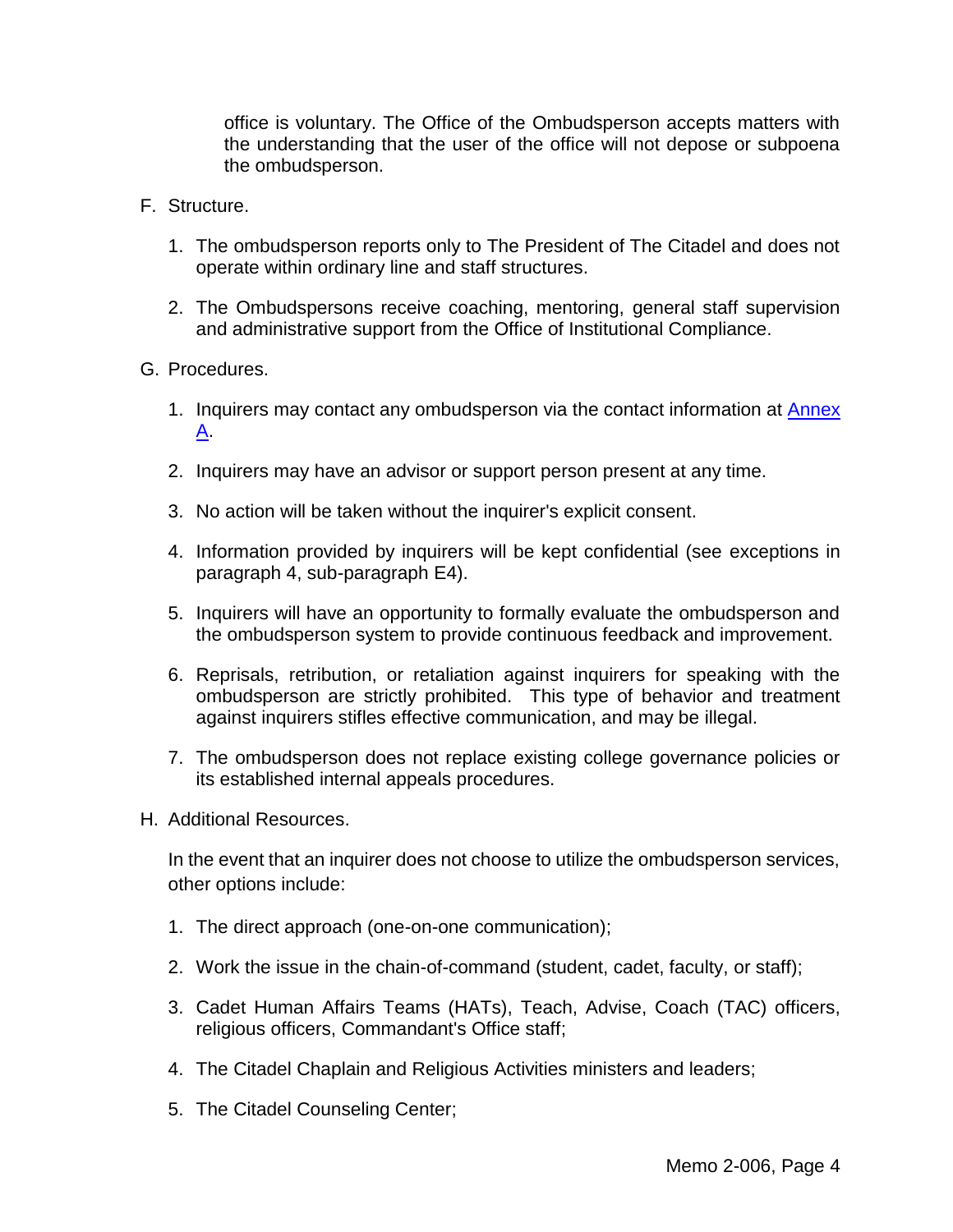- 6. The Citadel Physician and Infirmary nursing staff;
- 7. The Citadel's Student Success Center staff;
- 8. The Affirmative Action/Equal Employment Opportunity (AA/EEO) Office;
- 9. Deans, Department Heads, and Supervisors;
- 10.Faculty Academic Advisors;
- 11.The Faculty Council;
- 12.The Staff Council;
- 13.The Director of Campus Advocacy, Response, and Education (CARE), Sexual Assault Response Coordinator;
- 14.The Citadel's Department of Public Safety;
- 15.The Citadel's Department of Human Resources; or
- 16.The Office of Institutional Compliance (OIC).

None of these complaint avenues supersedes one's right to formal due process under the law.

I. Citadel Policy Concerning Harassment.

The Citadel and the inquirer would like any unwanted behavior to immediately stop. The Citadel will absolutely not tolerate any form of unacceptable interpersonal behavior, workplace mistreatment, learning environment mistreatment, harassment in any form (including rape/sexual assault, date/acquaintance rape), peer harassment, hazing, fourth class violations, and/or discrimination.

### **5. COMPLIANCE**

Non-compliance with this policy may result in disciplinary action.

### **6. NOTES**

### **A. Dates of official enactment and amendments:**

Approved by the Executive Assistant to the President on 2 April 2019.

Non-substantive changes includes removal of third ombudsperson due to sabbatical, rank and office title name changes, and alignment of the policy responsible office.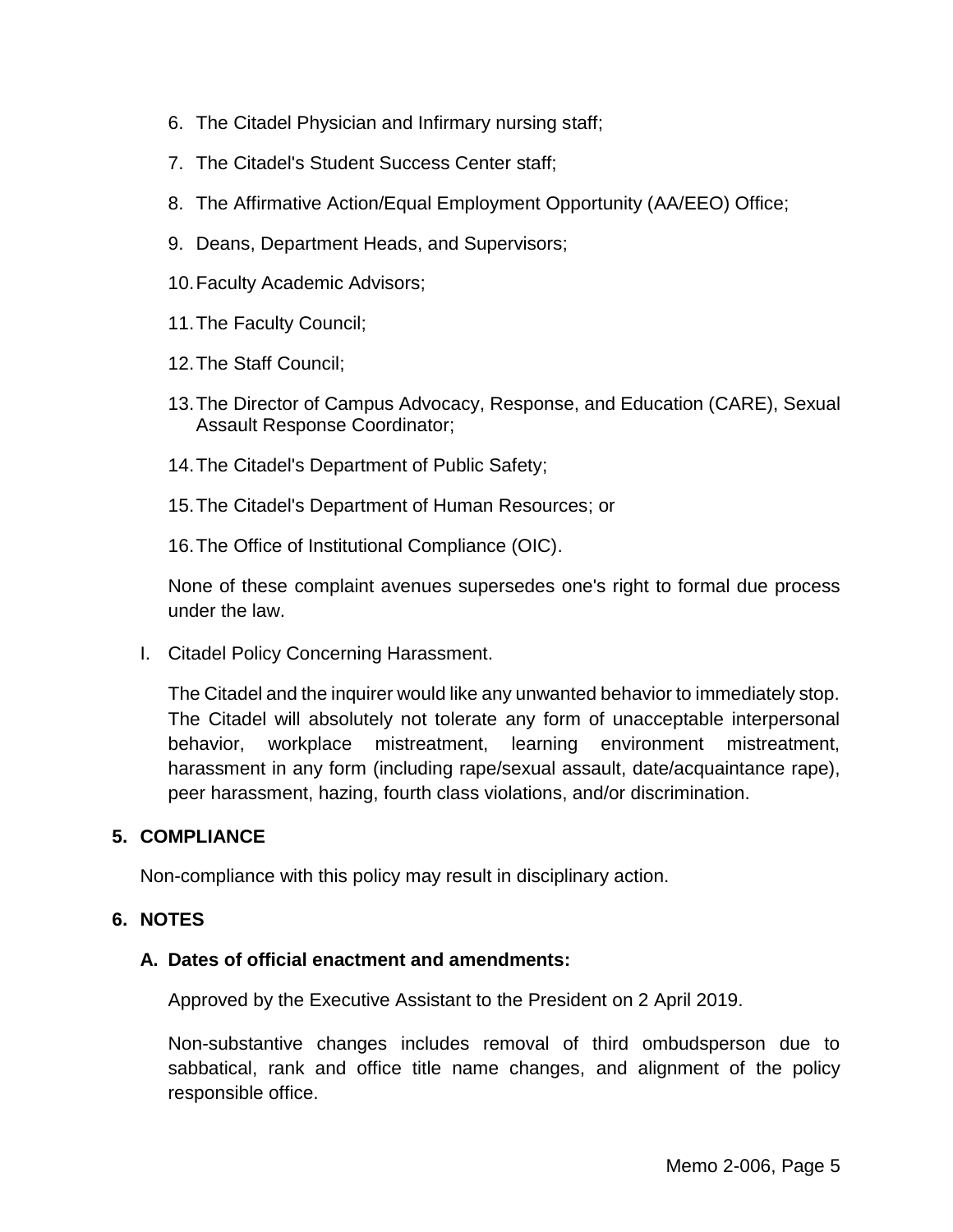### **B. Responsible Department:**

Office of Institutional Compliance

### **C. Responsible Official:**

Chief Compliance Officer

### **D. Cross References:**

**[Citadel Policies](http://www.citadel.edu/root/policies/college-policies)** 

### **7. RESCISSION**

Memorandum 2-006 dated 22 April 2015, Memorandum 2-6 dated 27 July 2009 and 16 August 2010, and all previous versions, are rescinded.

### **8. REVIEW**

Review this policy every two (2) years, or as needed.

FOR THE PRESIDENT:

//Signed, WLA, 2 April 2019// OFFICIAL WILLIAM A. LIND Commander, USN, Retired Executive Assistant to the President

### Attachment:

 [Annex A,](#page-6-0) Contact Information [Annex B,](#page-7-0) History of the Office of the Ombudsperson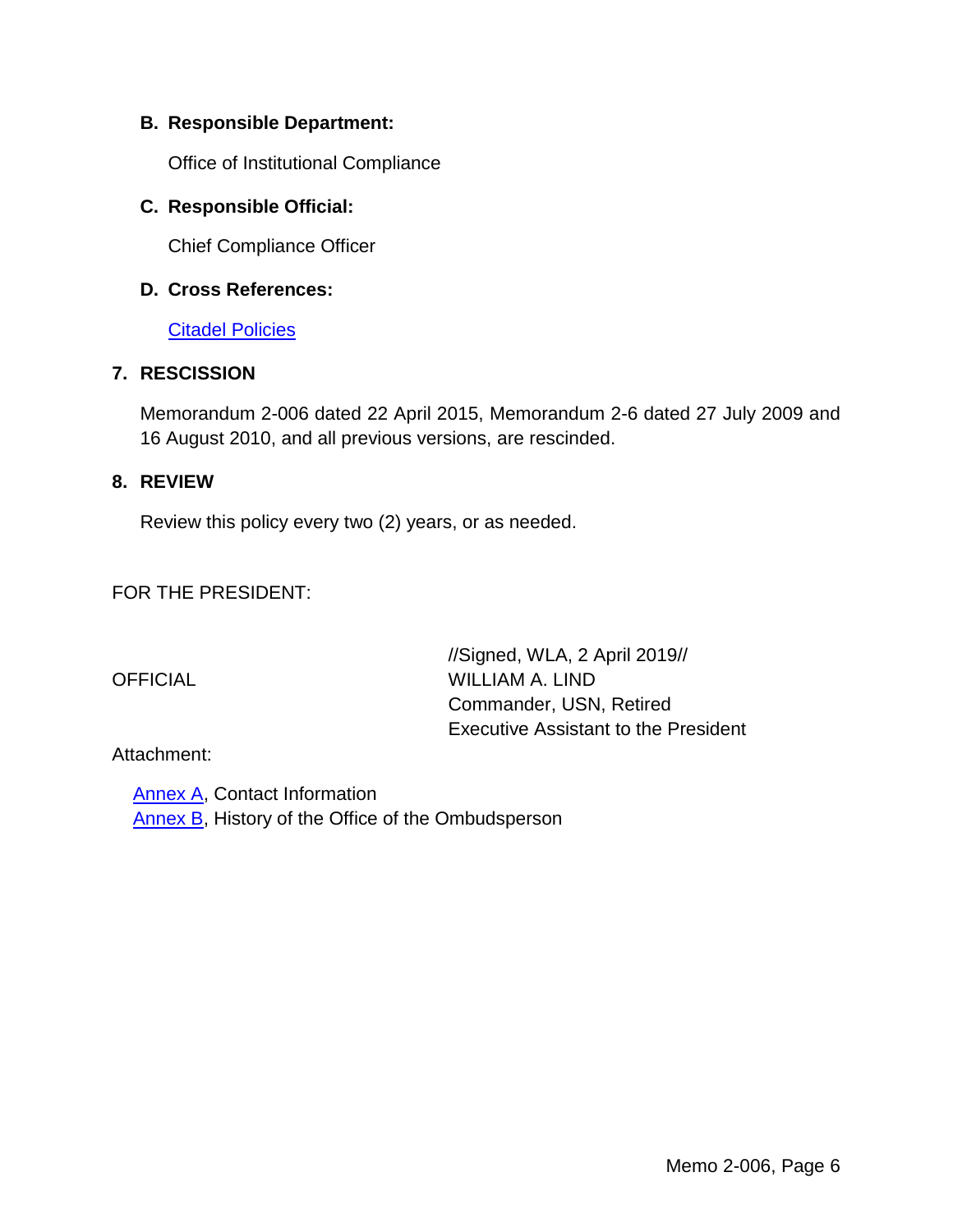# **Annex A**

# **Contact Information**

<span id="page-6-0"></span>Colonel Robert P. Pickering, Jr. and/or Major Shamus D. Gillen may be contacted twentyfour (24) hours a day, seven (7) days a week.

COL Pickering's phone numbers are (843) 953-5096 office; (843) 437-9645 cell; and (843) 552-6771 home; email [robert.pickering@citadel.edu](mailto:robert.pickering@citadel.edu) or [ombud@citadel.edu;](mailto:ombud@citadel.edu) or visit Thompson Hall, room 135, from 2-5pm, Monday through Friday or by appointment.

Major Gillen's phone numbers are (843) 953-4830 office; (843) 743-9487 cell; (843) 478 0239 personal cell; email [shamus.gillen@citadel.edu](mailto:shamus.gillen@citadel.edu) or [ombud@citadel.edu;](mailto:ombud@citadel.edu) or visit Bond Hall Admissions Office, Room 120 from 8:30am-5:00pm, Monday through Friday or by appointment.